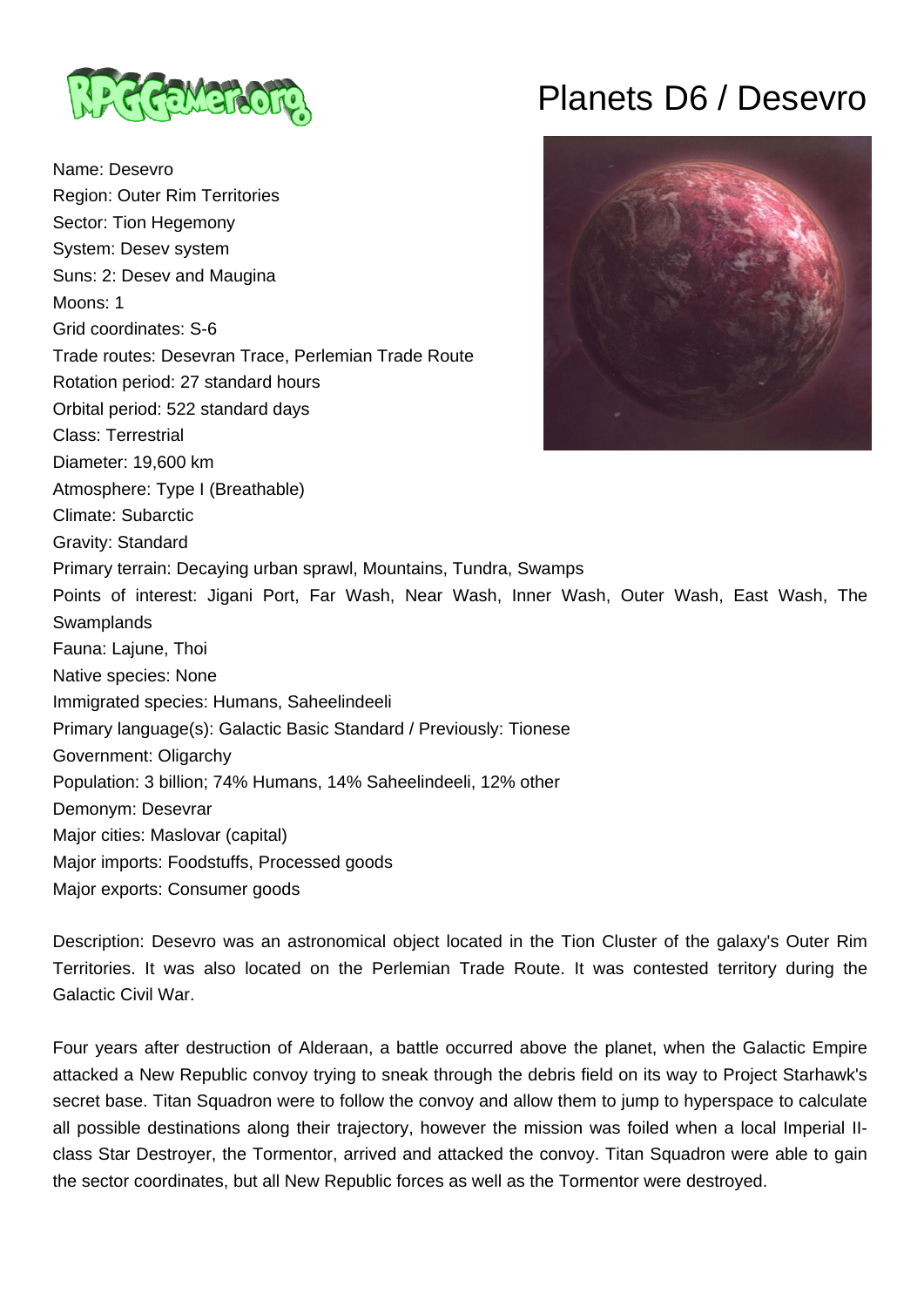Before the Galactic Republic was formed, Desevro was the capital of the Livien League before being conquered by Xim the Despot c. 25,130 BBY, and became one of his two capital worlds, along with Argai. In 25,100 BBY, Xim ordered a secret vault built on the Swampland estate of his Desevrar chamberlain. Desevro was named as the Fourth Throne of Xim.

After Xim's death later in 25,100 BBY, the planet became capital of the Honorable Union of Desevro & Tion, an oligarchy ruled by the Thirty-seven Families, the nobles of Desevro. The Union maintained an intense rivalry with the Kingdom of Cron.

In 24,000 BBY, the Union made war with the young Galactic Republic. This proved its undoing. The Republic dropped volleys of pressure bombs on Desevro, and the Desevrars gave Coruscant the same treatment. After nearly a century of fighting, the Republic won the war by turning the Hutts against the Union, allowing them to invade the Tion Cluster. This led to the Union's end as an independent state, and with its situation desperate, Desevro offered its unconditional surrender to the Republic. It was refused: the Republic opted to sterilize Desevro as an object lesson to the rest of the Tionese.

The worlds of the Union joined the Republic by 23,900 BBY as a member sector with Tion as the capital; Desevro, however, bitterly refused to follow the crowd and remained proudly independent. As a result, the planet became a political backwater even for the Outer Rim and its cities fell into a precipitous decay. Desevrars, as the native Humans were called, were extremely speciesist, calling all non-humans Hutts.

During the Cold War, the Sith Empire placed Reaver Station at Desevro, a port for entertainment to be used for leave.

During the Clone Wars, Desevro was aligned with the Confederacy of Independent Systems.

### **Places of Interest**

**Maslovar** Maslovar was the capital of the planet Desevro.

### Jigani Port

Jigani Port, the primary spaceport on Desevro, was located on a rocky ledge above Maslovar in the Swamplands.

### Far Wash

The Far Wash was a location in the Swamplands on the planet Desevro.

Near Wash The Near Wash was a location on the planet Desevro.

Inner Wash The Inner Wash was a location on the planet Desevro.

### Outer Wash